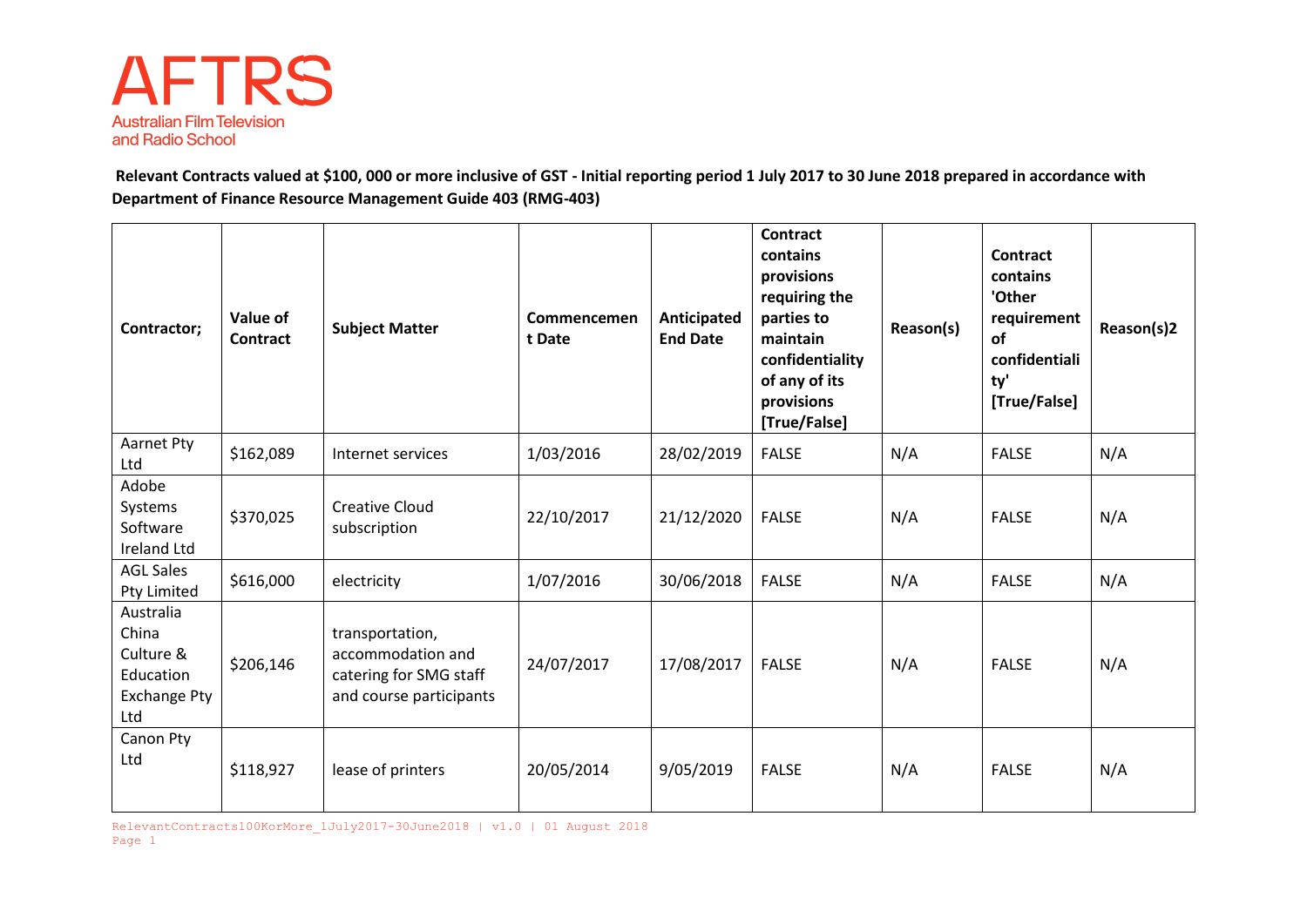## **AFTRS Australian Film Television**

and Radio School

| Carsingha<br>Investments<br>Pty Limited<br><b>ATF</b><br>Carsingha<br>Investments<br><b>Unit Trust</b> | \$74,016,84<br>$\overline{2}$ | lease of premises                                             | 1/02/2008  | 31/01/2023 | <b>FALSE</b> | N/A | <b>FALSE</b> | N/A |
|--------------------------------------------------------------------------------------------------------|-------------------------------|---------------------------------------------------------------|------------|------------|--------------|-----|--------------|-----|
| Comcare                                                                                                | \$104,685                     | Workers' compensation                                         | 1/07/2017  | 30/06/2018 | <b>FALSE</b> | N/A | <b>FALSE</b> | N/A |
| Datacolada<br>Pty Ltd                                                                                  | \$644,200                     | Implementation of<br>Salesforce CRM<br><b>Marketing Cloud</b> | 2/10/2017  | 2/10/2018  | <b>FALSE</b> | N/A | <b>FALSE</b> | N/A |
| Endeavour<br>Air<br>Conditioning<br>Pty Ltd                                                            | \$124,531                     | air conditioning                                              | 28/02/2017 | 28/02/2017 | <b>FALSE</b> | N/A | <b>FALSE</b> | N/A |
| New Zealand<br>Film<br>Commission                                                                      | \$128,300                     | delivery of "A to Z of<br>Producing" course                   | 8/04/2017  | 15/12/2017 | <b>FALSE</b> | N/A | <b>FALSE</b> | N/A |
| Niche<br>Projects                                                                                      | \$104,520                     | building fit out                                              | 8/01/2018  | 26/02/2018 | <b>FALSE</b> | N/A | <b>FALSE</b> | N/A |
|                                                                                                        | \$378,573                     | Isilon production storage<br>upgrade                          | 20/01/2018 | 20/01/2021 | <b>FALSE</b> | N/A | <b>FALSE</b> | N/A |

RelevantContracts100KorMore\_1July2017-30June2018 | v1.0 | 01 August 2018 Page 2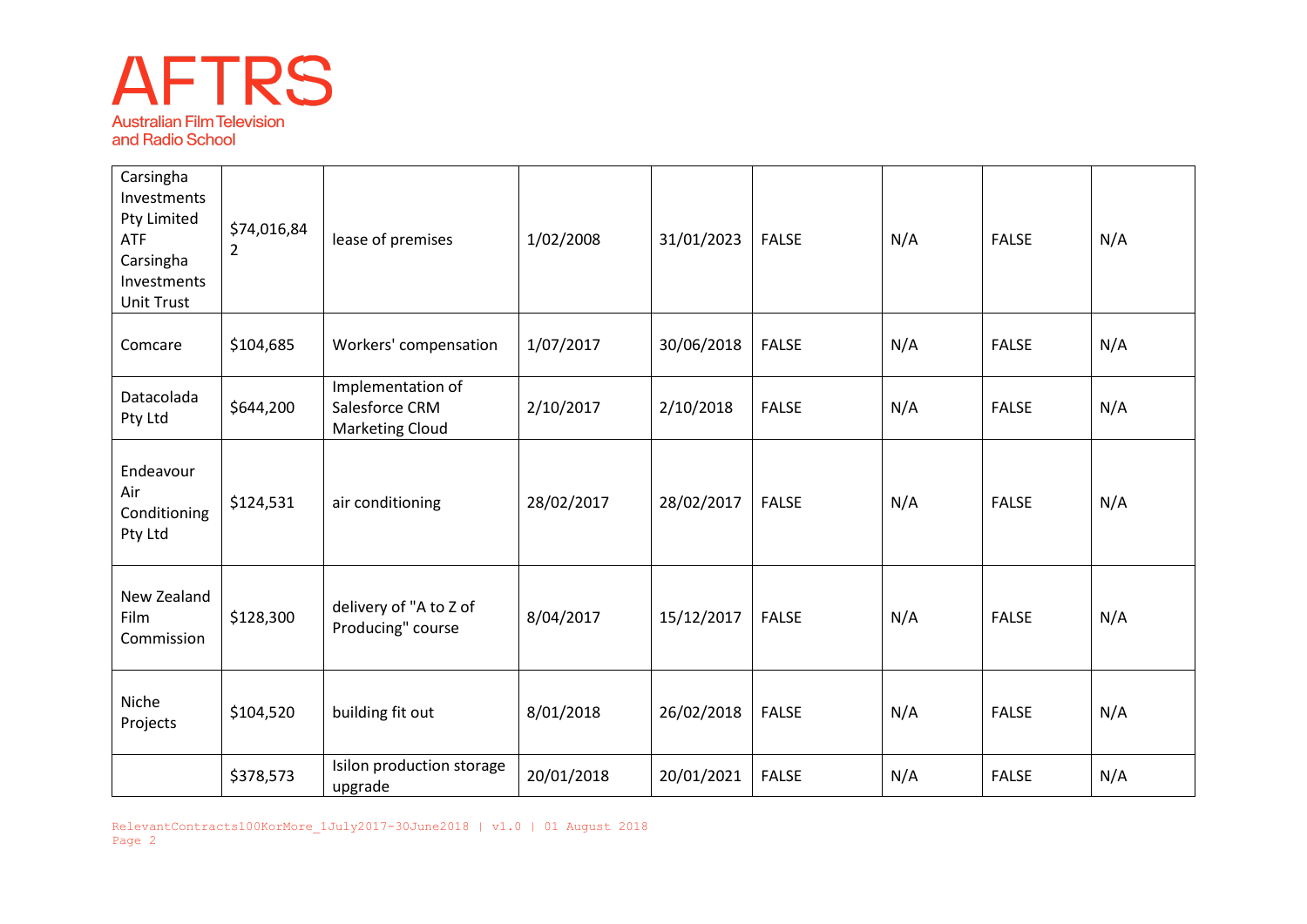## **AFTRS Australian Film Television** and Radio School

| <b>Outcomex</b><br>Pty Ltd                          |           |                                                                                                                                                                                                                                   |            |            |              |     |              |     |
|-----------------------------------------------------|-----------|-----------------------------------------------------------------------------------------------------------------------------------------------------------------------------------------------------------------------------------|------------|------------|--------------|-----|--------------|-----|
| <b>Outcomex</b><br>Pty Ltd                          | \$109,859 | cisco switch                                                                                                                                                                                                                      | 1/01/2018  | 31/12/2022 | <b>FALSE</b> | N/A | <b>FALSE</b> | N/A |
| Salesforce                                          | \$208,131 | subscription to salesforce<br>software platform                                                                                                                                                                                   | 2/10/2017  | 1/10/2020  | <b>FALSE</b> | N/A | <b>FALSE</b> | N/A |
| Screen<br>Australia                                 | \$171,000 | funding of Talent Camp,<br>a project which aims to<br>increase diversity and<br>inclusion in the screen<br>industries by providing<br>career enhancement<br>opportunities to talented<br>storytellers from diverse<br>backgrounds | 1/05/2017  | 22/01/2018 | <b>FALSE</b> | N/A | <b>FALSE</b> | N/A |
| Shanghai<br>Media Group                             | \$270,000 | production training<br>course                                                                                                                                                                                                     | 24/07/2017 | 17/08/2017 | <b>FALSE</b> | N/A | <b>FALSE</b> | N/A |
| Shanghai<br>Media Group                             | \$152,776 | production training<br>course                                                                                                                                                                                                     | 24/07/2017 | 17/08/2017 | <b>FALSE</b> | N/A | <b>FALSE</b> | N/A |
| Sydney Night<br>Patrol and<br>Inquiry Co<br>Pty Ltd | \$660,000 | security services                                                                                                                                                                                                                 | 1/11/2015  | 31/10/2018 | <b>FALSE</b> | N/A | <b>FALSE</b> | N/A |